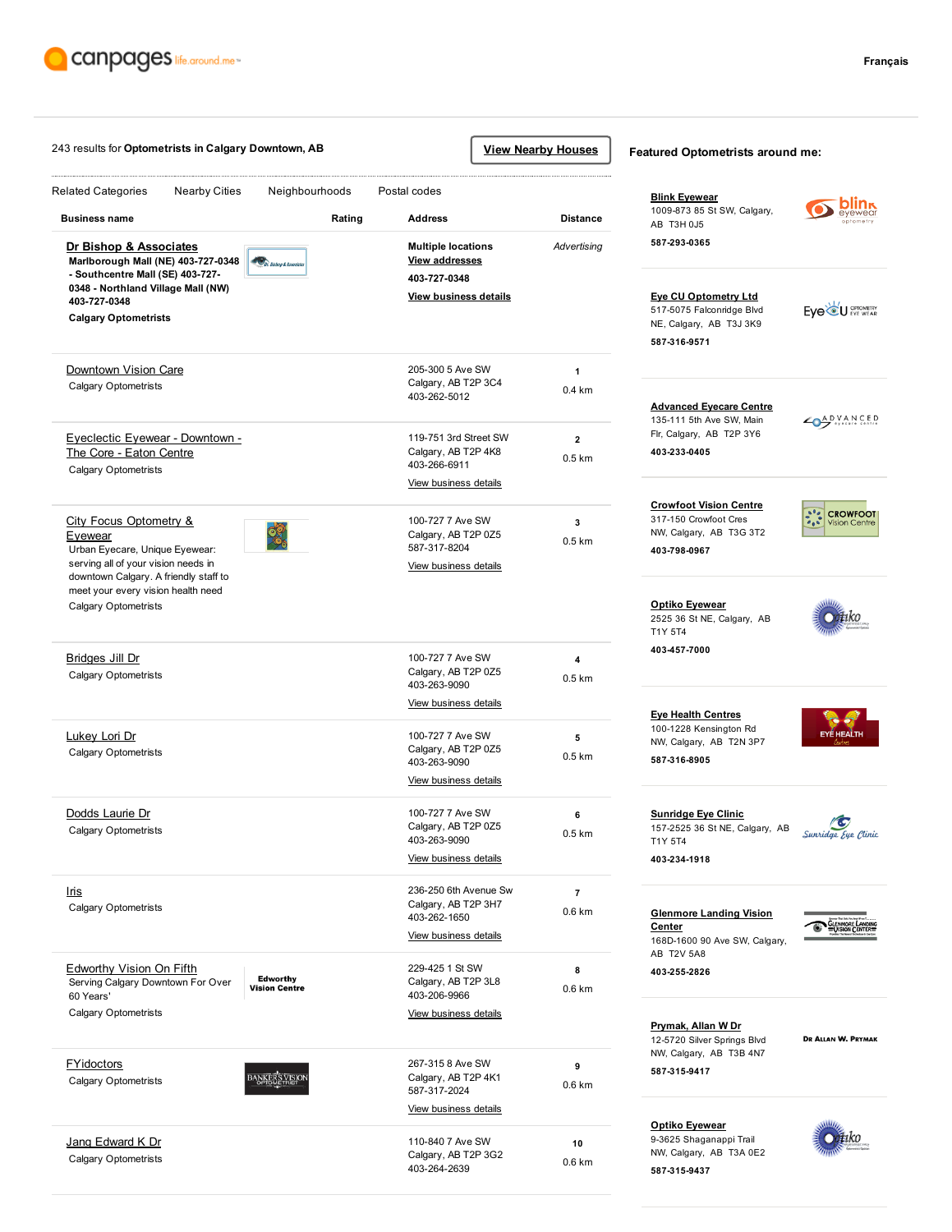| <b>Calgary Optometry Centre LLP</b><br><b>Calgary Optometrists</b>                        |                             | 110-840 7 Ave SW<br>Calgary, AB T2P 3G2<br>403-264-2639                                                | 11<br>0.6 km            |
|-------------------------------------------------------------------------------------------|-----------------------------|--------------------------------------------------------------------------------------------------------|-------------------------|
| Prete B P Kent Dr - Downtown<br><b>Calgary Optometrists</b>                               |                             | 110-840 7 Ave SW<br>Calgary, AB T2P 3G2<br>403-264-2639                                                | 12<br>0.6 km            |
| Shen Jean C Dr<br><b>Calgary Optometrists</b>                                             |                             | 110-840 7 Ave SW<br>Calgary, AB T2P 3G2<br>403-264-2639                                                | 13<br>0.6 km            |
| Smith Jeff Dr<br><b>Calgary Optometrists</b>                                              |                             | 110-840 7 Ave SW<br>Calgary, AB T2P 3G2<br>403-264-2639                                                | 14<br>0.6 km            |
| <b>Bauder Roland R Dr</b><br><b>Calgary Optometrists</b>                                  |                             | 110-840 7 Ave SW<br>Calgary, AB T2P 3G2<br>403-264-2639                                                | 15<br>0.6 km            |
| <b>Calgary Vision Centre</b><br><b>Calgary Optometrists</b>                               |                             | 210-401 9 Ave SW<br>Calgary, AB T2P 3C5<br>403-237-0505<br>View business details                       | 16<br>0.7 km            |
| Dr C W Ho<br><b>Calgary Optometrists</b>                                                  |                             | 106-233 Centre St SW<br>Calgary, AB T2G 2B7<br>403-233-2020                                            | 17<br>0.7 km            |
| Dr Warren Leung<br><b>Calgary Optometrists</b>                                            |                             | 106-233 Centre St SW<br>Calgary, AB T2G 2B7<br>403-233-2020                                            | 18<br>0.7 km            |
| <b>Advanced Eyecare Centre</b><br><b>Calgary Optometrists</b>                             | CAPVANCED                   | 135-111 5th Ave SW, Main<br>Flr<br>Calgary, AB T2P 3Y6<br>403-233-0405<br>View business details        | 19<br>0.8 <sub>km</sub> |
| Hay, Timothy OD<br><b>Calgary Optometrists</b>                                            |                             | 135-111 5th Ave SW, Main<br>Flr<br>Calgary, AB T2P 3Y6<br>403-233-0405<br><b>View business details</b> | 20<br>0.8 km            |
| <b>Eveclectic Evewear</b><br><b>Calgary Optometrists</b>                                  |                             | 1116 Kensington Rd NW<br>Calgary, AB T2N 3P1<br>403-283-2622<br>View business details                  | 21<br>1.0 km            |
| <b>Plusma Eyewear</b><br><b>Calgary Optometrists</b>                                      |                             | 122-1111 6 Ave SW<br>Calgary, AB T2P 5M5<br>403-452-7588                                               | 22<br>$1.0 \text{ km}$  |
| <b>FYI Eye Care Services &amp;</b><br><b>Products Inc.</b><br><b>Calgary Optometrists</b> |                             | 250-1167 Kensington Cres<br><b>NW</b><br>Calgary, AB T2N 1X7<br>403-264-4755                           | 23<br>$1.2 \text{ km}$  |
| <b>Calgary Audiology Clinic Ltd</b><br>Calgary Hearing Aids & Accessories                 | Calgary<br>Audiology Clinic | 140-1228 Kensington Rd NW<br>Calgary, AB T2N 3P7<br>403-798-9747<br>View business details              | 24<br>$1.2 \text{ km}$  |
| <b>Eye Health Centres</b><br><b>Calgary Optometrists</b>                                  |                             | Multiple locations<br>View addresses<br>587-316-8905<br>View business details                          | 25<br>1.2 km            |

## Market Mall [Optometry](http://www.canpages.ca/page/AB/calgary/market-mall-optometry/100488517?na=Optometrists&city=Calgary+Downtown%2C+Calgary&prov=AB&pc=T2K+1T5&nr=0&back=%2Fbusiness%2FAB%2Fcalgary%2Fcalgary-downtown%2Foptometrists%2F91N254-577800.html)

3625 Shaganappi Trail NW, Calgary, AB T3A 0E2 5873164693



View 25 more results